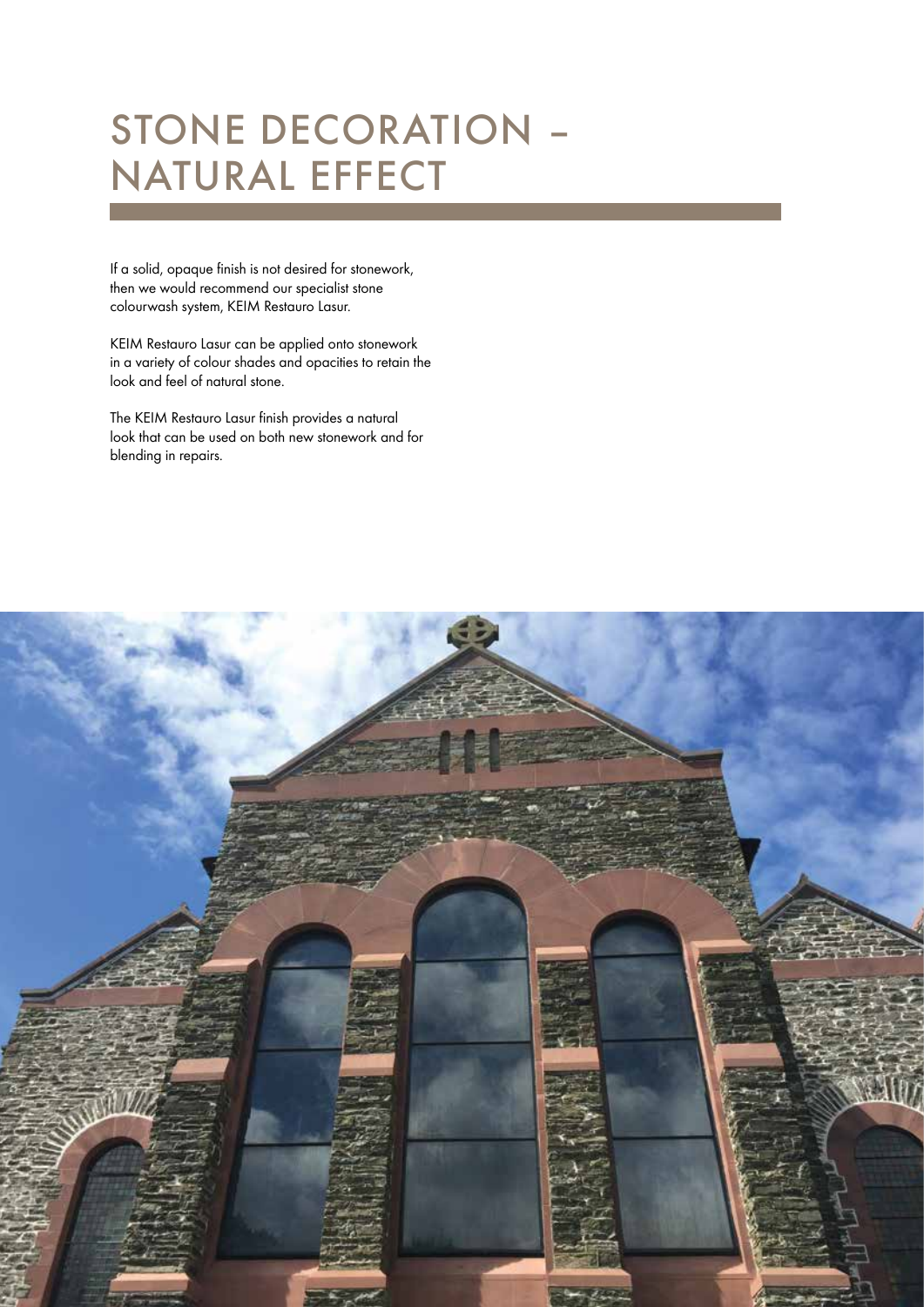

# BEFORE A